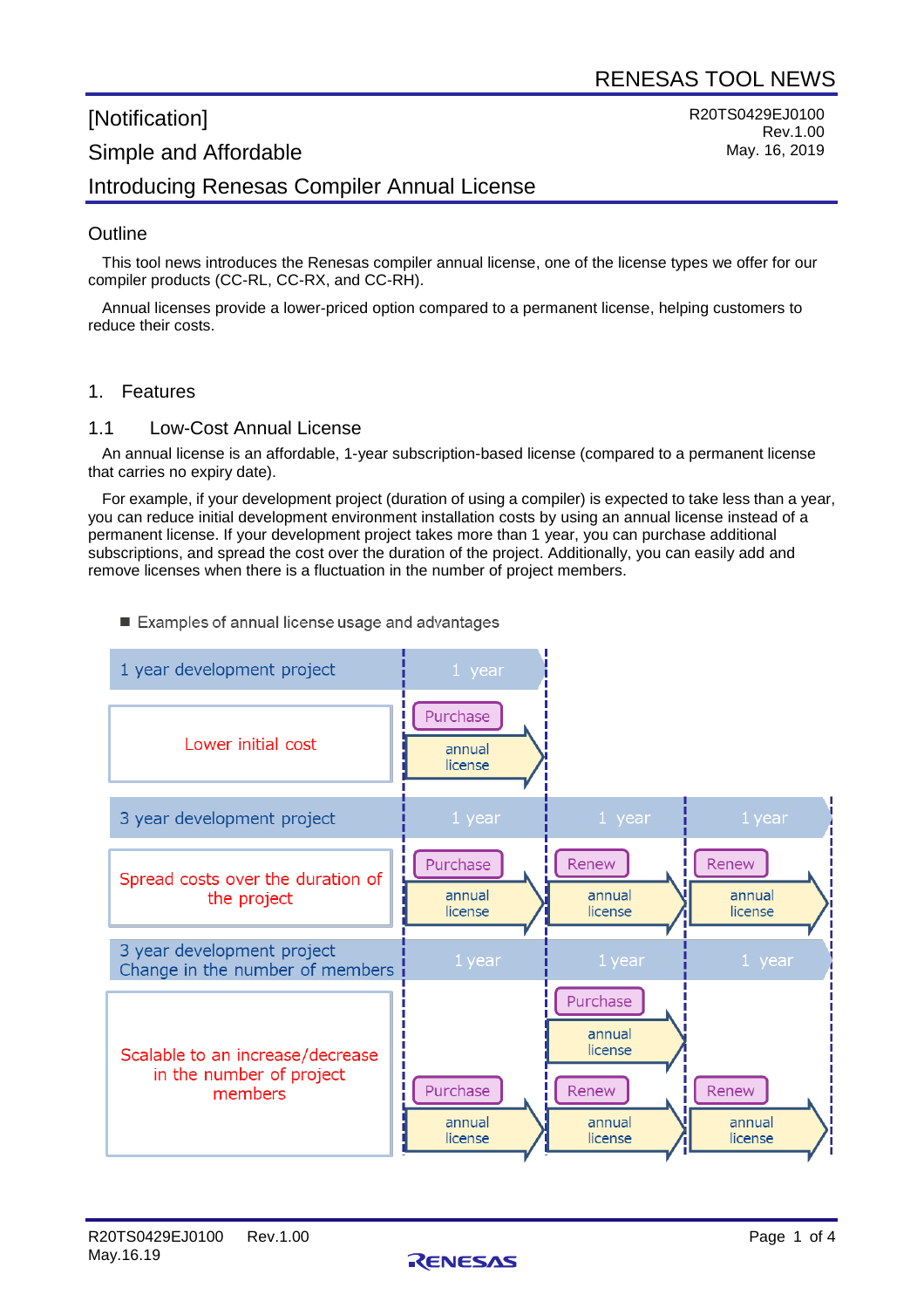# 1.2 Activate Your License at Any Time

An annual license is valid for 1 year from when you register the "license acquisition code" (included in the compiler package) through our website (My Renesas). This allows you to start using the license at any time according to your development schedule.





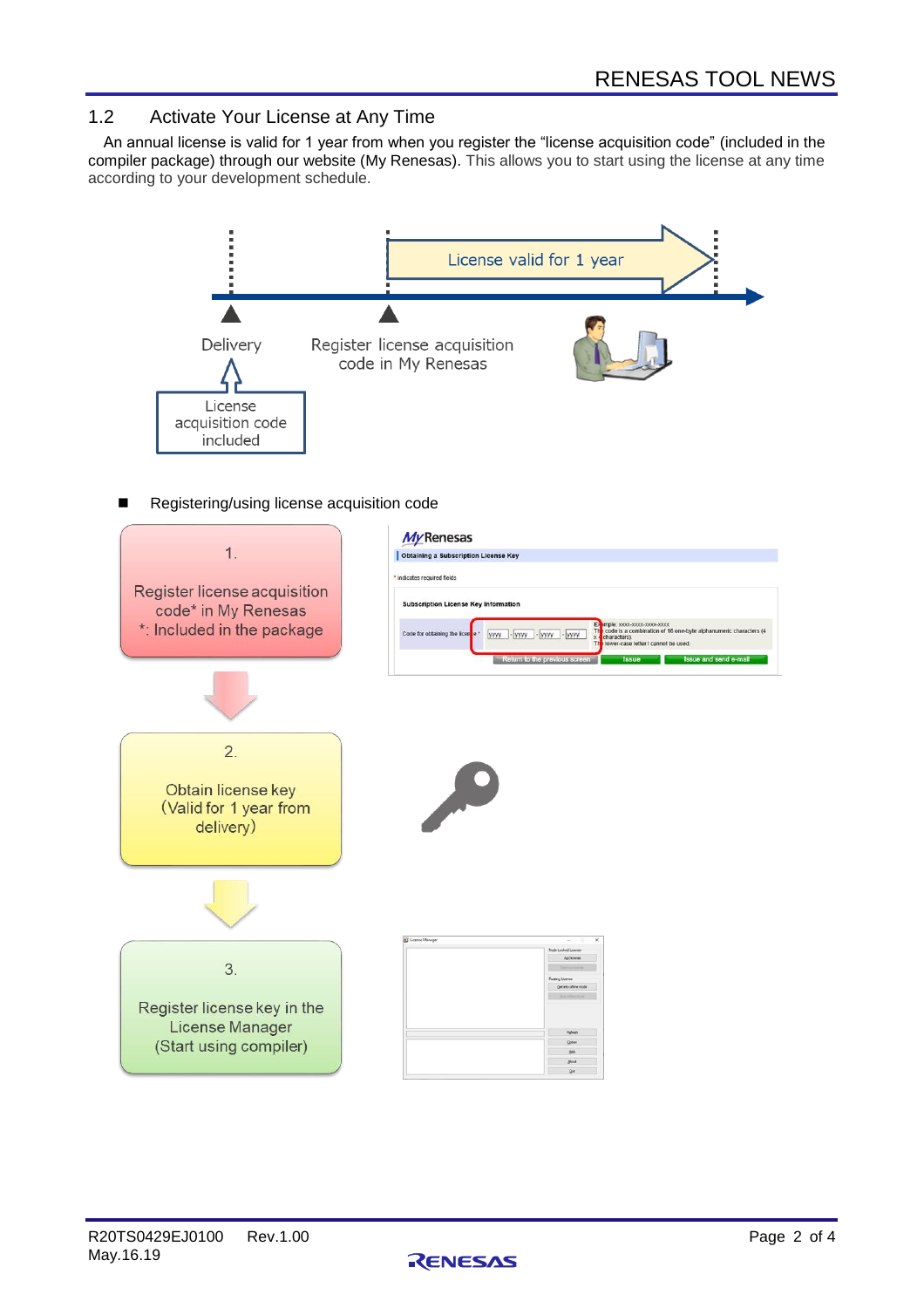# 2. Other Types of Compiler Licenses

In addition to annual/permanent license types, Renesas also offers two license management types (floating license/node lock license) and two editions with different compiler features (standard/professional edition) for Renesas compiler products (CC-RL/CC-RX/CC-RH).

Thus, you can choose the optimal combination of license types according to your development pattern.



Furthermore, we also offer an "Upgrade (edition) license" for upgrading the standard edition to professional edition and an "Upgrade (version) license" for upgrading the previous version license to a newer version.

For details of each license type, refer to the following web page for compiler licenses. [https://www.renesas.com/compiler\\_licenses](https://www.renesas.com/compiler_licenses)

#### 3. Purchasing the Product

To order a product, contact your local Renesas Electronics sales office or distributor.

For product part names, refer to the web pages for the following complier packages.

- CC-RL: [https://www.renesas.com/rl78\\_c](https://www.renesas.com/rl78_c)
- CC-RX: [https://www.renesas.com/rx\\_c](https://www.renesas.com/rx_c)
- CC-RH: [https://www.renesas.com/rh850\\_c](https://www.renesas.com/rh850_c)